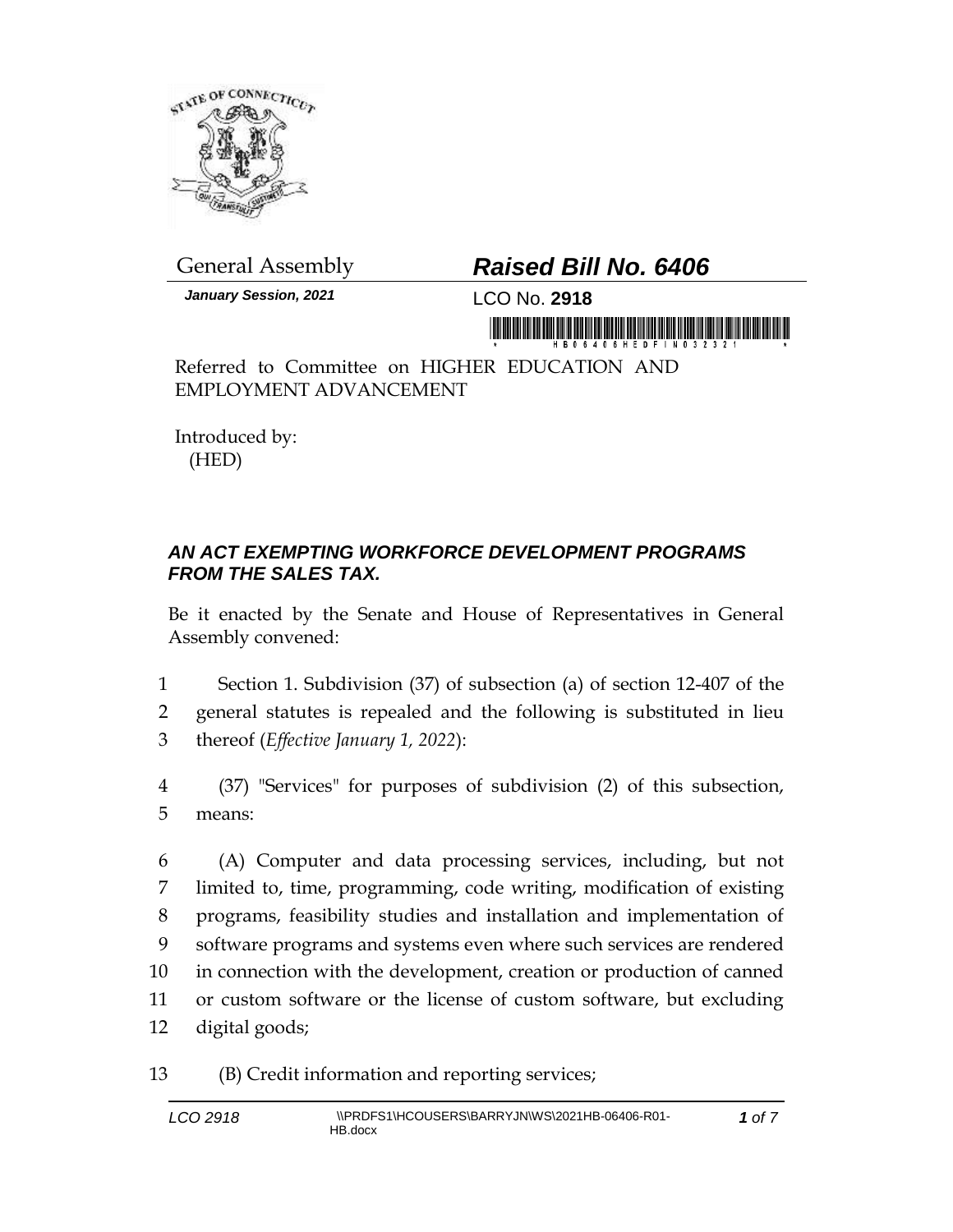(C) Services by employment agencies and agencies providing personnel services;

 (D) Private investigation, protection, patrol work, watchman and armored car services, exclusive of (i) services of off-duty police officers and off-duty firefighters, and (ii) coin and currency services provided to a financial services company by or through another financial services company. For purposes of this subparagraph, "financial services company" has the same meaning as provided under subparagraphs (A) to (H), inclusive, of subdivision (6) of subsection (a) of section 12-218b;

(E) Painting and lettering services;

- (F) Photographic studio services;
- (G) Telephone answering services;

(H) Stenographic services;

 (I) Services to industrial, commercial or income-producing real property, including, but not limited to, such services as management, electrical, plumbing, painting and carpentry, provided income- producing property shall not include property used exclusively for residential purposes in which the owner resides and which contains no more than three dwelling units, or a housing facility for low and moderate income families and persons owned or operated by a nonprofit housing organization, as defined in subdivision (29) of section 12-412;

 (J) Business analysis, management, management consulting and public relations services, excluding (i) any environmental consulting 38 services, (ii) any workforce development or training services provided by an institution of higher education licensed or accredited by the Board of Regents for Higher Education or Office of Higher Education pursuant 41 to sections 10a-35a and 10a-34, respectively, <u>or by a third party to an</u> 42 employer for the development or training of the employees of such 43 employer, and (iii) on and after January 1, 1994, any business analysis,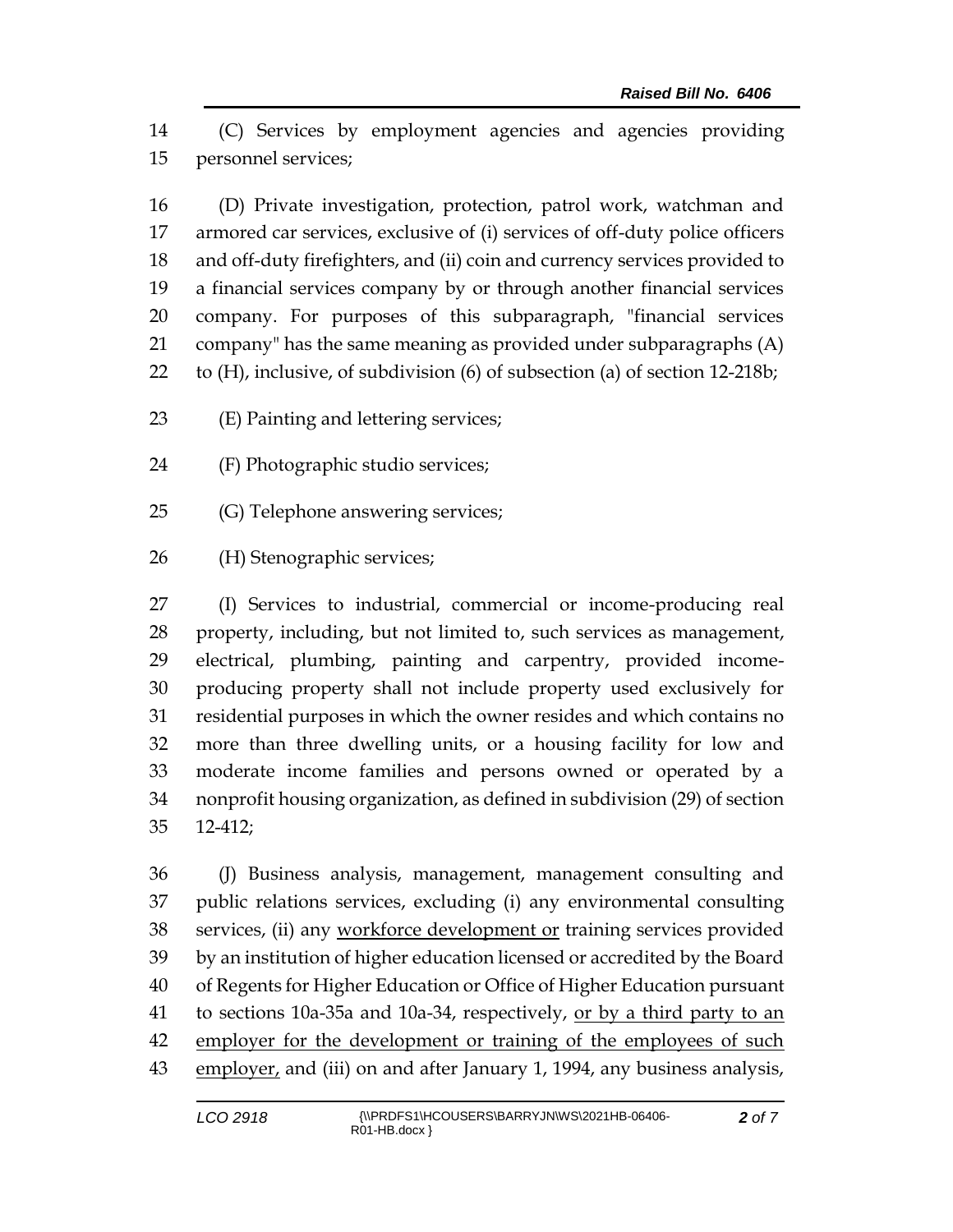management, management consulting and public relations services when such services are rendered in connection with an aircraft leased or owned by a certificated air carrier or in connection with an aircraft which has a maximum certificated take-off weight of six thousand pounds or more;

 (K) Services providing "piped-in" music to business or professional establishments;

 (L) Flight instruction and chartering services by a certificated air carrier on an aircraft, the use of which for such purposes, but for the provisions of subdivision (4) of section 12-410 and subdivision (12) of section 12-411, would be deemed a retail sale and a taxable storage or use, respectively, of such aircraft by such carrier;

 (M) Motor vehicle repair services, including any type of repair, painting or replacement related to the body or any of the operating parts of a motor vehicle;

 (N) Motor vehicle parking, excluding space in a parking lot owned or leased under the terms of a lease of not less than ten years' duration and operated by an employer for the exclusive use of its employees;

(O) Radio or television repair services;

(P) Furniture reupholstering and repair services;

 (Q) Repair services to any electrical or electronic device, including, but not limited to, equipment used for purposes of refrigeration or air-conditioning;

 (R) Lobbying or consulting services for purposes of representing the interests of a client in relation to the functions of any governmental entity or instrumentality;

 (S) Services of the agent of any person in relation to the sale of any item of tangible personal property for such person, exclusive of the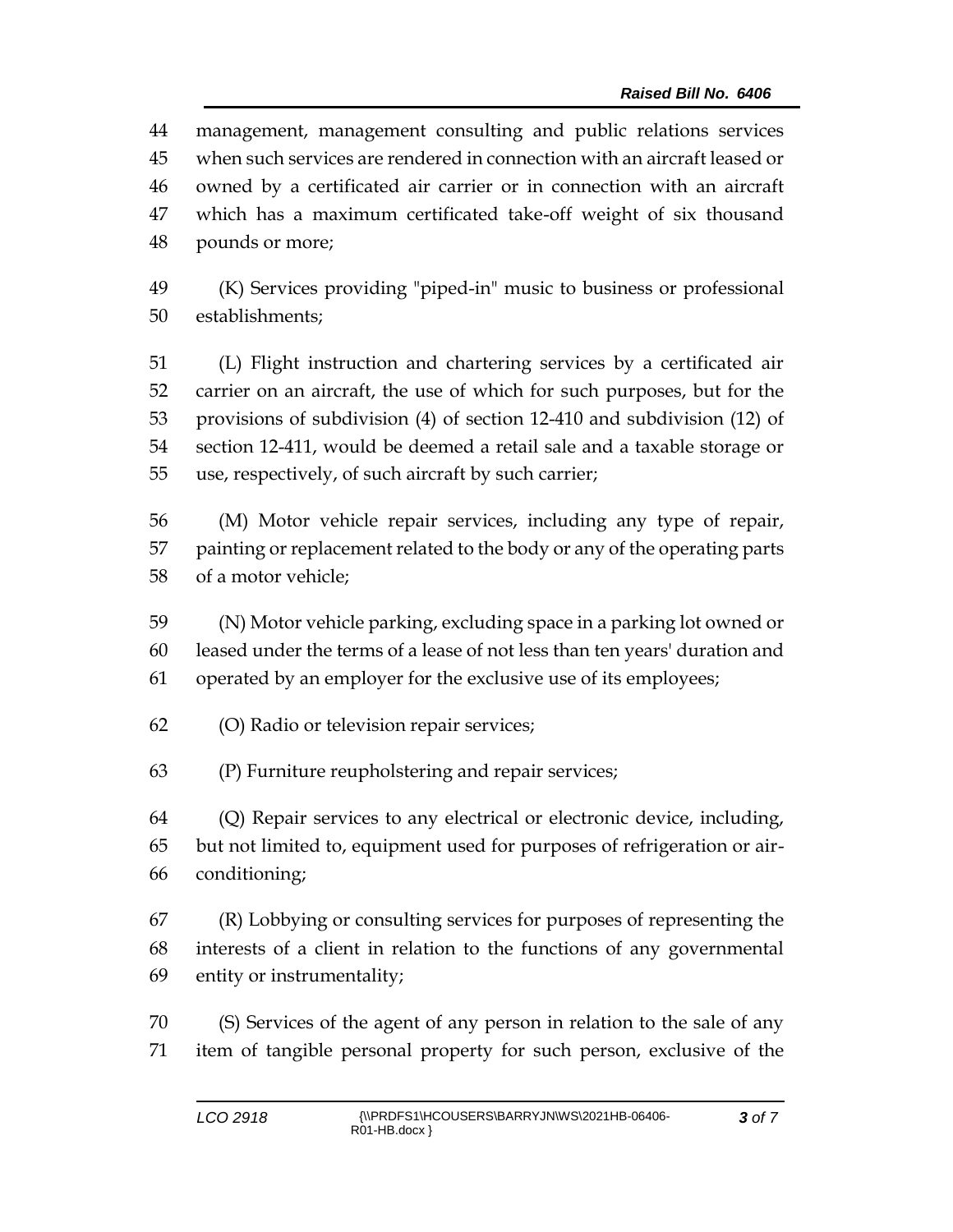services of a consignee selling works of art, as defined in subsection (b) of section 12-376c, or articles of clothing or footwear intended to be worn on or about the human body other than (i) any special clothing or footwear primarily designed for athletic activity or protective use and which is not normally worn except when used for the athletic activity or protective use for which it was designed, and (ii) jewelry, handbags, luggage, umbrellas, wallets, watches and similar items carried on or about the human body but not worn on the body, under consignment, exclusive of services provided by an auctioneer;

(T) Locksmith services;

 (U) Advertising or public relations services, including layout, art direction, graphic design, mechanical preparation or production supervision, not related to the development of media advertising or cooperative direct mail advertising;

- (V) Landscaping and horticulture services;
- (W) Window cleaning services;
- (X) Maintenance services;
- (Y) Janitorial services;
- (Z) Exterminating services;
- (AA) Swimming pool cleaning and maintenance services;

 (BB) Miscellaneous personal services included in industry group 729 in the Standard Industrial Classification Manual, United States Office of Management and Budget, 1987 edition, or industry group 532220, 812191, 812199 or 812990 of the North American Industry Classification System United States Manual, United States Office of Management and Budget (NAICS), 1997 edition, exclusive of (i) services rendered by massage therapists licensed pursuant to chapter 384a, and (ii) services rendered by an electrologist licensed pursuant to chapter 388;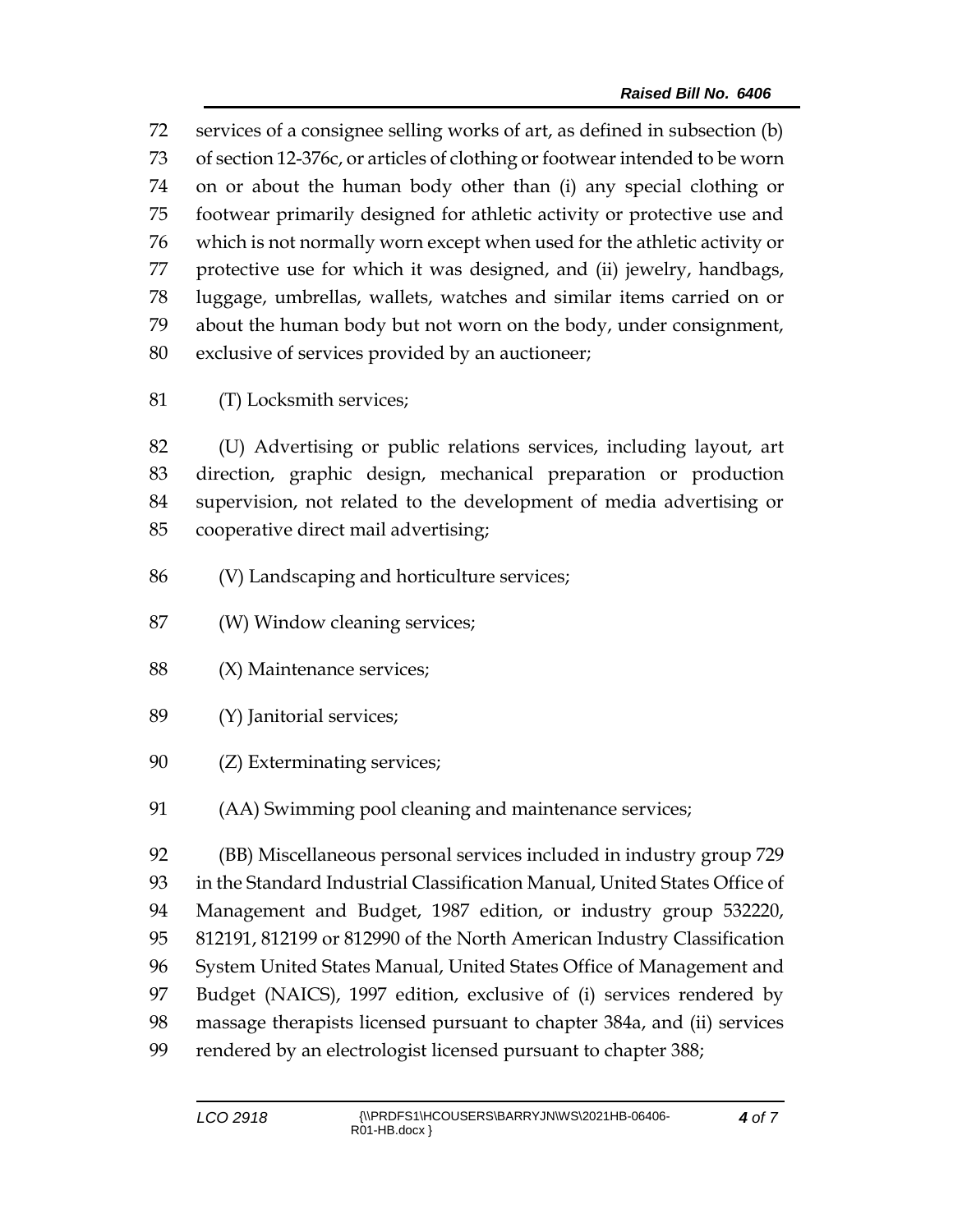(CC) Any repair or maintenance service to any item of tangible personal property including any contract of warranty or service related to any such item;

 (DD) Business analysis, management or managing consulting services rendered by a general partner, or an affiliate thereof, to a limited partnership, provided (i) the general partner, or an affiliate thereof, is compensated for the rendition of such services other than through a distributive share of partnership profits or an annual percentage of partnership capital or assets established in the limited partnership's offering statement, and (ii) the general partner, or an affiliate thereof, offers such services to others, including any other partnership. As used in this subparagraph "an affiliate of a general partner" means an entity which is directly or indirectly owned fifty per 113 cent or more in common with a general partner;

 (EE) Notwithstanding the provisions of section 12-412, except subdivision (87) of said section 12-412, patient care services, as defined in subdivision (29) of this subsection by a hospital, except that "sale" and "selling" does not include such patient care services for which payment is received by the hospital during the period commencing July 1, 2001, and ending June 30, 2003;

 (FF) Health and athletic club services, exclusive of (i) any such services provided without any additional charge which are included in any dues or initiation fees paid to any such club, which dues or fees are subject to tax under section 12-543, and (ii) any such services provided 124 by a municipality or an organization that is described in Section  $501(c)$  of the Internal Revenue Code of 1986, or any subsequent corresponding internal revenue code of the United States, as amended from time to time;

 (GG) Motor vehicle storage services, including storage of motor homes, campers and camp trailers, other than the furnishing of space as described in subparagraph (P) of subdivision (2) of this subsection;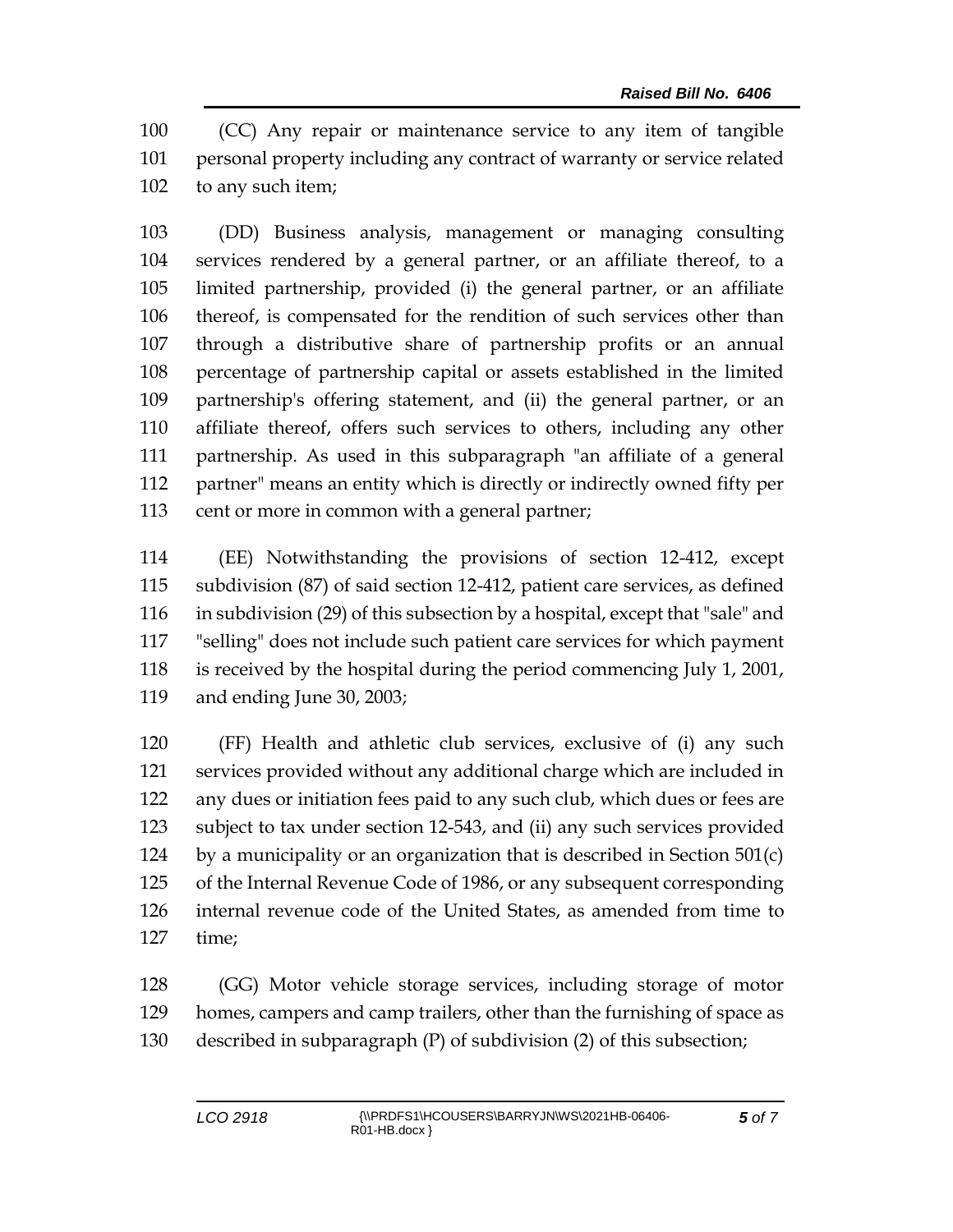(HH) Packing and crating services, other than those provided in connection with the sale of tangible personal property by the retailer of such property;

 (II) Motor vehicle towing and road services, other than motor vehicle repair services;

 (JJ) Intrastate transportation services provided by livery services, including limousines, community cars or vans, with a driver. Intrastate transportation services shall not include transportation by taxicab, motor bus, ambulance or ambulette, scheduled public transportation, nonemergency medical transportation provided under the Medicaid program, paratransit services provided by agreement or arrangement with the state or any political subdivision of the state, dial-a-ride services or services provided in connection with funerals;

 (KK) Pet grooming and pet boarding services, except if such services are provided as an integral part of professional veterinary services, and pet obedience services;

 (LL) Services in connection with a cosmetic medical procedure. For purposes of this subparagraph, "cosmetic medical procedure" means any medical procedure performed on an individual that is directed at improving the individual's appearance and that does not meaningfully promote the proper function of the body or prevent or treat illness or disease. "Cosmetic medical procedure" includes, but is not limited to, cosmetic surgery, hair transplants, cosmetic injections, cosmetic soft tissue fillers, dermabrasion and chemical peel, laser hair removal, laser skin resurfacing, laser treatment of leg veins and sclerotherapy. "Cosmetic medical procedure" does not include reconstructive surgery. "Reconstructive surgery" includes any surgery performed on abnormal structures caused by or related to congenital defects, developmental abnormalities, trauma, infection, tumors or disease, including procedures to improve function or give a more normal appearance;

(MM) Manicure services, pedicure services and all other nail services,